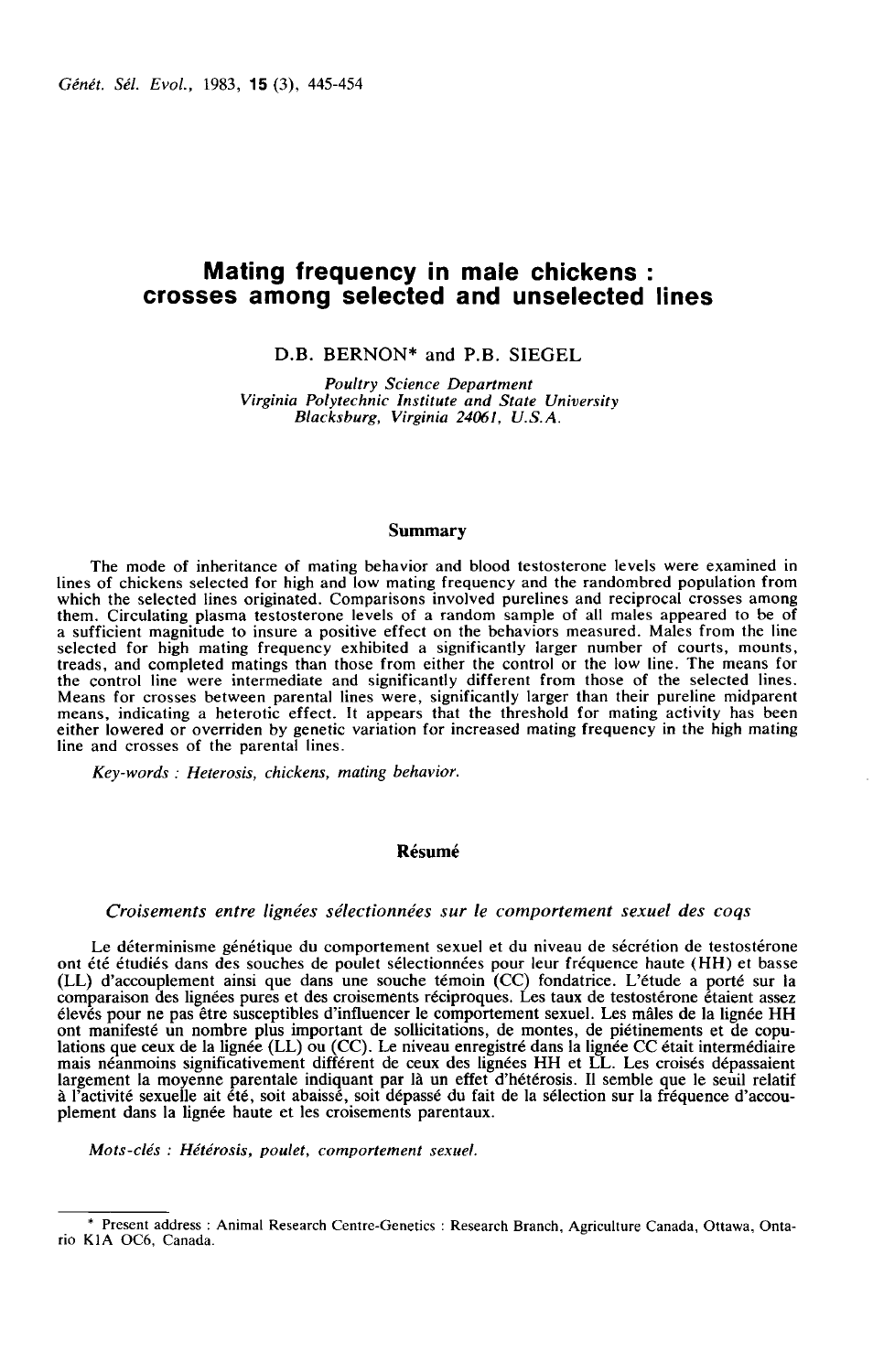#### I. Introduction

Several short-term selection experiments for mating frequency have been conducted **EXECUTE:**<br>
Several short-term selection experiments for mating frequency have been conducted<br>
with chickens (WOOD-GUSH, 1958, 1960; TINDELL & ARZE, 1965; GALPERN & DUKHNO,<br>
1974). From these experiments and those of SIEG 1974). From these experiments and those of SIEGEL (1965, 1972), a model has been developed (COOK & SIEGEL, 1974; VAN KREY *et al.*, 1977) to describe the mode of inheritance of mating behavior in male chickens. Additional insights into the genetic architecture of mating behavior in the male fowl can be obtained from long-term selection for mating frequency and crosses among populations differing in this behavior. The experiment reported here contains the results of reciprocal crosses between lines of chickens that have undergone 20 generations of divergent selection for high and low mating frequency of males, and of reciprocal crosses between the selected lines and the random mating population from which they originated.

#### II. Materials and methods

#### A. Stocks and husbandry

 $F_1$  and  $S_{21}$  generation progeny were produced on the same date from reciprocal crosses and pureline matings of  $S_{20}$  generation parents from lines of chickens selected for high (H) and low (L) cumulative number of completed matings (CNCMs) by males and the randombred control (C) which was used as the base population for the selected lines. Mating combinations used in this experiment are designated with the first letter denoting the sire line and the second letter denoting the dam line. Descriptions of these lines were presented by SIEGEL  $(1972)$  and DUNNINGTON & SIEGEL  $(1983)$ . All matings  $F_1$  and  $S_{21}$  generation progeny were produced on the same date from reciprocal crosses and pureline matings of  $S_{20}$  generation parents from lines of chickens selected for high (H) and low (L) cumulative number of and crosses from pooled semen from the same sires. Dams for the parental and cross matings were selected at random with each mating combination consisting of 10 sires and 40 dams that were age contemporaries.

Traits associated with mating behaviors were measured between 28 and 32 weeks of age. They included the frequency of courting, mounting, treading and completed matings as outlined by SIEGEL ( 1965). Briefly, the procedure for measuring these behaviors consisted of releasing a male that had been maintained in an all-male flock since eight weeks of age singly into a flock of six females for ten minutes and recording the number of courts, mounts, treads and completed matings. A male that mounted was assumed to have courted, one that treaded was assumed to have courted and mounted, and one that completed a mating was assumed to have courted, mounted and treaded. At the completion of each test, the male was returned to his home flock. Males from all mating combinations were tested once each day with the procedure repeated on eight separate days. The cumulative score for the eight observation periods was considered the observation for each male. Assignment of males to female tester flocks was at random.

At 34 weeks of age, five ml of blood was obtained by cardiac puncture from a random sample of males from each line and assayed for testosterone. Extraction and Flocks was at random.<br>At 34 weeks of age, five ml of blood was obtained by cardiac puncture from a<br>random sample of males from each line and assayed for testosterone. Extraction and<br>assay methods were developed from those et al. (1979). Testosterone levels were determined using a radioimmunoassay with rabbit antibody (obtained from Dr. HAFS H.D., Michigan State University, East Lansing, assay methods were developed from those described by BENOFF *et al.* (1978) and KATTESH *et al.* (1979). Testosterone levels were determined using a radioimmunoassay with rabbit antibody (obtained from Dr. HAFS H.D., Michi Michigan).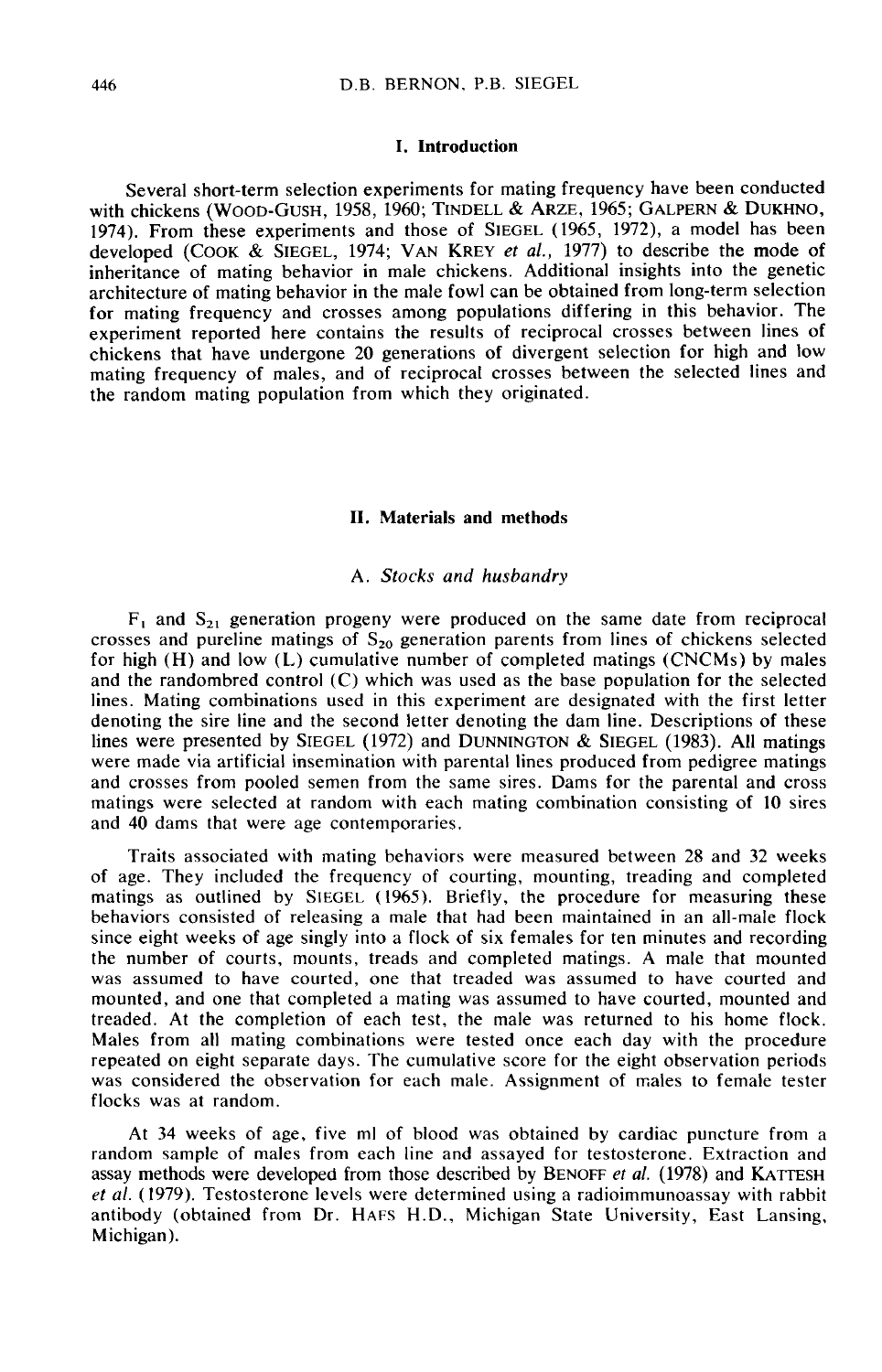#### B. Statistical analysis

The statistical analyses used to compare mating combinations followed those described by COOK et al. (1972), which was a modified analysis for testing contrasts (ScHEFFE, 1959, 1970). The nonorthogonal linear contrasts (with unequal group numbers) for each trait are shown in Table 1. Differences among male progeny of reciprocal crosses are attributable to maternal effects and not sex linkage as the homogametic  $(XX)$  males have comparable sex chromosomes in reciprocal crosses (EISEN et al., 1966). Contrasts were calculated using  $(1)$  all males, regardless of whether or not they mated, and (2) mating males (only those males who completed at least one mating during the eight 10-minute observation periods).

## TABLEAU 1

| Contrast                | Mating                                                                                                                                                                               | Genetical                                                                                                                                                                                     |
|-------------------------|--------------------------------------------------------------------------------------------------------------------------------------------------------------------------------------|-----------------------------------------------------------------------------------------------------------------------------------------------------------------------------------------------|
| code                    | comparison                                                                                                                                                                           | inference                                                                                                                                                                                     |
| n<br>8<br>9<br>10<br>11 | HH - LL<br>HH-CC<br>$LL - CC$<br>$HC - CH$<br>$HL$ $-LH$<br>$CL$ -LC<br>$(CH + HC) - (HH + CC)$<br>$(LH+HL) - (HH+LL)$<br>$(LC+CL)$ -(CC+LL)<br>$(HL+LH) - 2CC$<br>$(HH + LL) - 2CC$ | Additivity<br>Additivity<br><b>Additivity</b><br>Maternal<br>Maternal<br>Maternal<br>Nonadditivity<br>Nonadditivity<br>Nonadditivity<br>Nonadditivity<br>Asymmetry<br>and/or<br>Nonadditivity |

Summary of SCHEFFE's nonorthogonal linear contrasts and genetical inferences. Liste des contrastes linéaires non orthogonaux de SCHEFFE avec leur interprétation génétique.

Mating efficiency was considered in three ways, the ratio of number of mounts to courts, CNCMs to courts, and CNCMs to mounts. Ratios were adjusted using the Freeman-Tukey arc sine transformation for binomial proportions with less than 50 observations (MOSTELLER & YOUTZ, 1961). The frequencies of courts, mounts, treads and completed matings of each male were transformed to square roots prior to analysis. Analyses of variance were conducted on behavioral and endocrine data for all males and for maters only. The ratio of maters to nonmaters was compared by Chi-square analyses. Since data from a particular mating combination were used more than once in the Chi-square analyses, tau was set as 11 and the 0.05 alpha level was determined from the tables of JENSEN et al. (1968).

## III. Results and discussion

## A. Testosterone

Plasma testosterone levels for each mating combination are presented in Table 2. The levels obtained in this experiment were lower than those reported for the HH, LL Plasma testosterone levels for each mating combination are presented in Table 2.<br>The levels obtained in this experiment were lower than those reported for the HH, LL<br>and CC lines by BENOFF *et al.* (1978), but within the r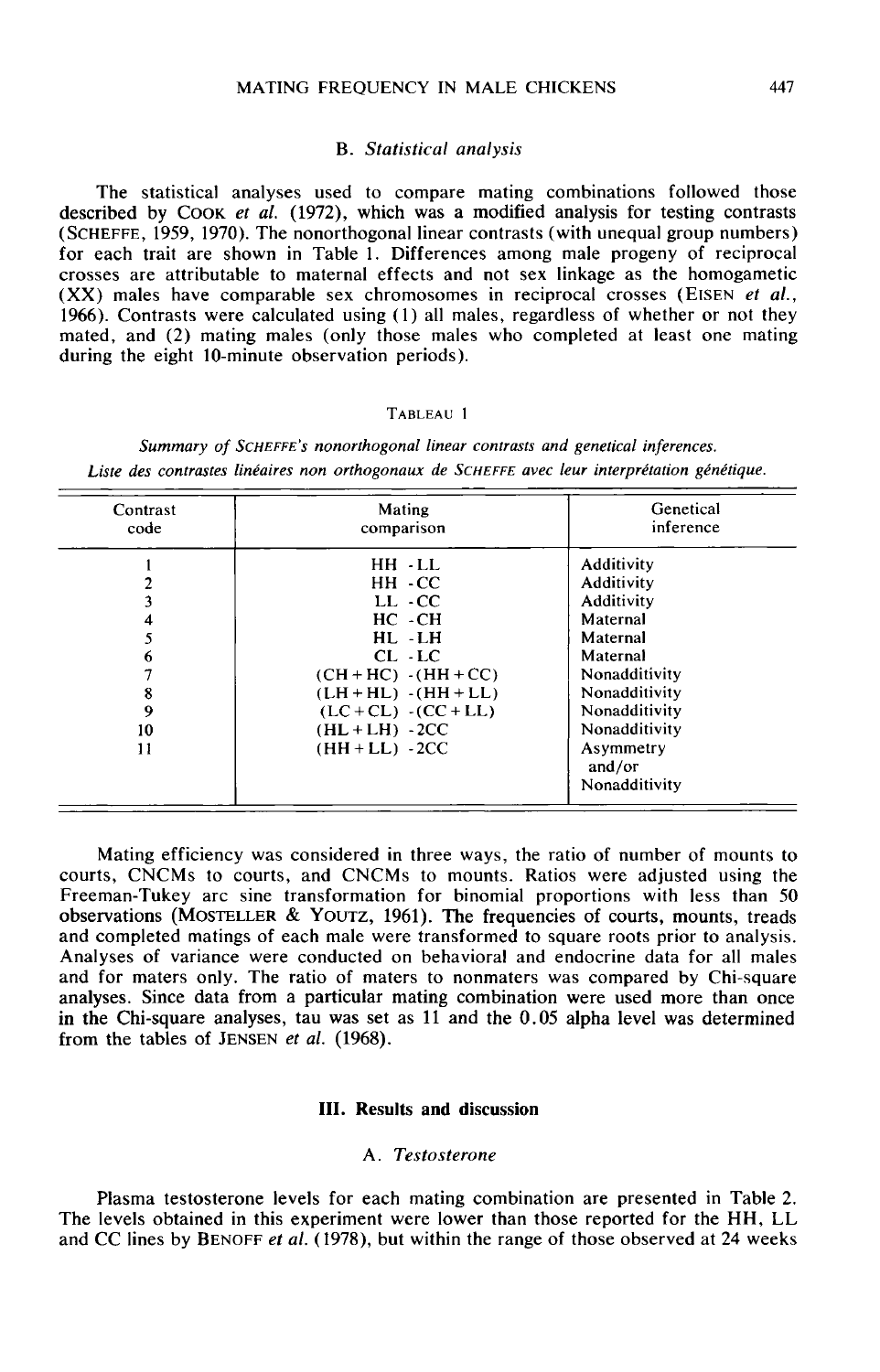448 D.B. BERNON, P.B. SIEGEL<br>of age by DE SANTO *et al.* (1982). Coefficients of variation for plasma testosterone levels were high, with individual values ranging from 0.04 to 12.66 ng/ml. These values bracketed the range of 0.84 to 7.83 ng/ml obtained by liquid gas chromatography procedures for a different population of cockerels by FURR & THOMAS (1970). Although no significant differences among mating combinations were found for testosterone levels, whether or not nonmaters were included in the analyses, crosses had consistently lower values than their midparent values, suggesting a modest negative heterosis for this trait.

Correlations of testosterone with the number of courts and CNCMs were calculated within each mating combination. None was significant except that involving the CH mating combination (Table 2). Correlations were tested and found to be homogeneous whether or not nonmaters were included in the analyses, crosses had consistently lower<br>values than their midparent values, suggesting a modest negative heterosis for this trait.<br>Correlations of testosterone with the number radioimmunoassay showed all birds to have circulating testosterone, it appears that the threshold testosterone level (MCCOLLOM *et al.*, 1971) was reached in these populations Correlations of testosterone with the number of courts and CNCMs were calculated<br>within each mating combination. None was significant except that involving the CH<br>mating combination (Table 2). Correlations were tested and and that differences in courting and CNCMs were due to other factors.

#### TABLEAU 2

Means and standard errors of testosterone levels  $(ng/ml)$  and correlations of testosterone levels with courting and CNCMs by mating combination.

Moyenne et écart-type des niveaux de testostérone (ng/ml) et corrélations de ceux-ci avec le nombre de sollicitations et le nombre cumulé de copulations selon le type d'accouplement.

|             |           | <b>Testosterone</b> |         | Correlations of testosterone with |
|-------------|-----------|---------------------|---------|-----------------------------------|
| Mating      | $N^{o-1}$ | $x \pm s e$         | Courts  | <b>CNCMs</b>                      |
| HH          | 11        | $2.5 \pm 0.7$       | 0.15    | 0.07                              |
| LL          | 11        | $2.5 \pm 1.1$       | $-0.53$ | 0.00                              |
| $_{\rm CC}$ | 11        | $3.1 \pm 1.3$       | $-0.09$ | $-0.06$                           |
| HC.         | 13        | $2.0 \pm 0.7$       | $-0.21$ | 0.05                              |
| <b>CH</b>   | 12        | $2.5 \pm 0.8$       | $0.62*$ | $0.66*$                           |
| <b>HL</b>   | 15        | $1.6 \pm 0.3$       | $-0.21$ | 0.14                              |
| LH.         | 13        | $2.2 \pm 0.7$       | $-0.24$ | $-0.11$                           |
| LC          | 15        | $2.8 \pm 0.1$       | $-0.05$ | 0.07                              |
| CL          | 12        | $2.1 \pm 0.6$       | $-0.25$ | 0.10                              |

 $P \le 0.05$ .

## B. Behavioral traits

#### Maters vs nonmaters

The percentage of males that completed matings were 100, 82 and 16 for the HH, CC and LL parental lines, respectively (Table 3), with the differences being significant for each parental line comparison. Differences between reciprocal crosses for percentage maters were not significant (contrasts 4, 5 and 6), suggesting that maternal effects were unimportant. Nonadditivity was apparent since values for the reciprocal crosses of the lines were larger than the midparent frequency in all comparisons with the effect being significant in contrasts  $8$  and  $9$  (Table 4). The magnitude of the nonadditivity suggests considerable heterosis for this measure. The significant difference with the higher value for CC males to that of the average for the HH and LL parental lines (contrast 11),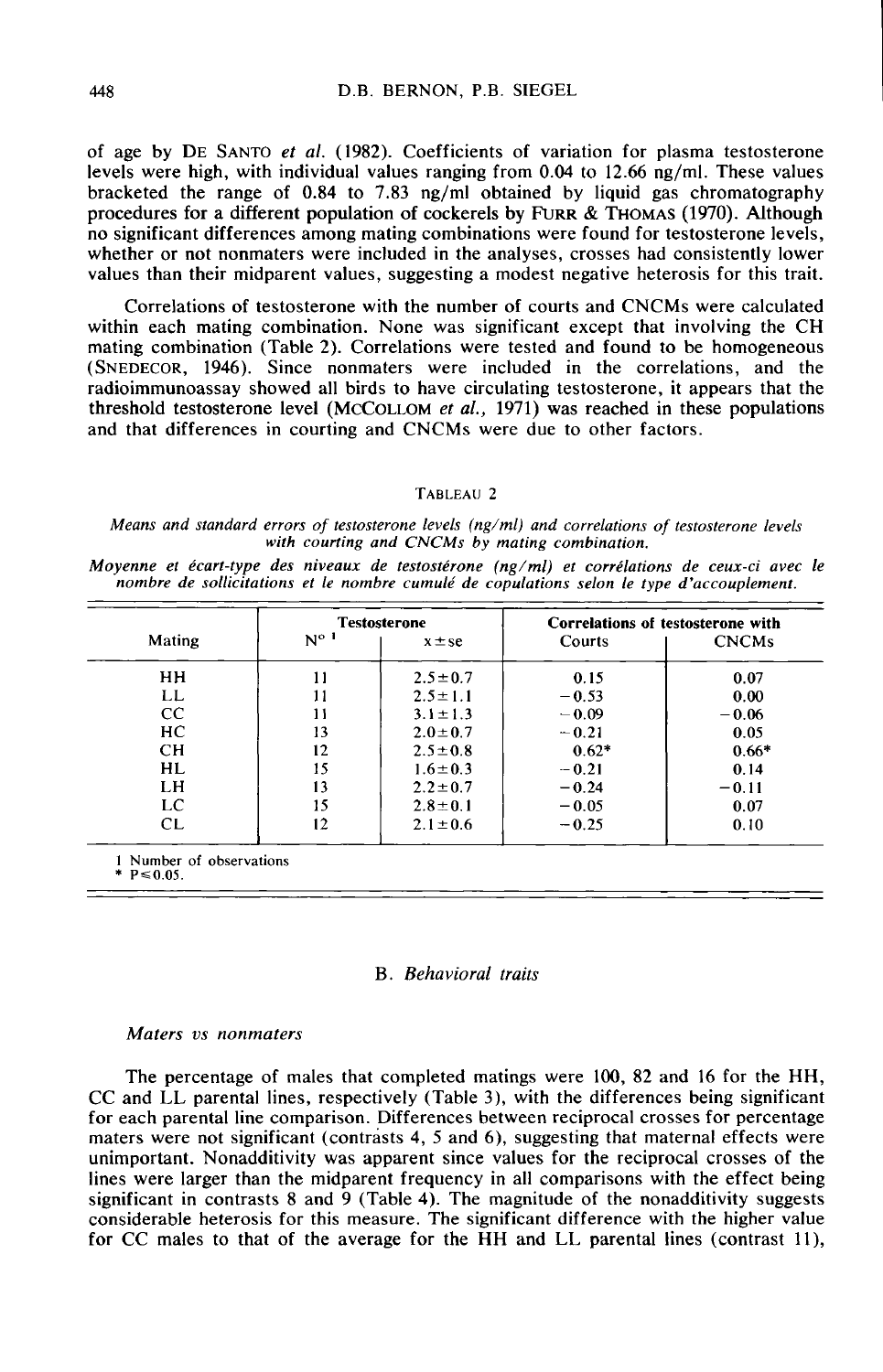| ш |  |
|---|--|
| ٥ |  |
|   |  |

Means and standard errors of number of courts, mounts, treads and CNCMs plus the percentage of maters and mating efficiency<br>by mating combinations.

Moyenne et écart-type des nombres de sollicitations, montes, piétinements et copulations, pourcentage de mâles ayant copulé (« maters »)<br>et indices d'éfficacité de l'accouplement selon la combination textée.

|               |                                                                                                                                                                                                                                                                                                                     |              |                                                                                         | Number of                                                                                                                                              |                                                                                                                                                                |                                                                                                                                                                                        |             | Mating Effic. <sup>(1)</sup> |                      |
|---------------|---------------------------------------------------------------------------------------------------------------------------------------------------------------------------------------------------------------------------------------------------------------------------------------------------------------------|--------------|-----------------------------------------------------------------------------------------|--------------------------------------------------------------------------------------------------------------------------------------------------------|----------------------------------------------------------------------------------------------------------------------------------------------------------------|----------------------------------------------------------------------------------------------------------------------------------------------------------------------------------------|-------------|------------------------------|----------------------|
|               |                                                                                                                                                                                                                                                                                                                     |              |                                                                                         |                                                                                                                                                        |                                                                                                                                                                |                                                                                                                                                                                        |             |                              |                      |
| Mating        | $\frac{1}{2}$ $\frac{1}{2}$ $\frac{1}{2}$ $\frac{1}{2}$ $\frac{1}{2}$ $\frac{1}{2}$ $\frac{1}{2}$ $\frac{1}{2}$ $\frac{1}{2}$ $\frac{1}{2}$ $\frac{1}{2}$ $\frac{1}{2}$ $\frac{1}{2}$ $\frac{1}{2}$ $\frac{1}{2}$ $\frac{1}{2}$ $\frac{1}{2}$ $\frac{1}{2}$ $\frac{1}{2}$ $\frac{1}{2}$ $\frac{1}{2}$ $\frac{1}{2}$ | mater<br>er. | čŝ                                                                                      | Mts                                                                                                                                                    | Treads                                                                                                                                                         | <b>CNCMs</b>                                                                                                                                                                           | <b>SE</b>   | CNCMs<br>/Cts                | <b>CNCMs</b><br>/Mts |
|               |                                                                                                                                                                                                                                                                                                                     |              |                                                                                         |                                                                                                                                                        |                                                                                                                                                                |                                                                                                                                                                                        |             |                              |                      |
|               | 4                                                                                                                                                                                                                                                                                                                   |              |                                                                                         |                                                                                                                                                        | $25.5 \pm 1.5$                                                                                                                                                 |                                                                                                                                                                                        |             | 25                           |                      |
|               |                                                                                                                                                                                                                                                                                                                     |              |                                                                                         |                                                                                                                                                        |                                                                                                                                                                |                                                                                                                                                                                        |             |                              |                      |
| U 1995 3 1995 | 732                                                                                                                                                                                                                                                                                                                 | 822888828    | $96 \pm 3$ $29 \pm 2$ $29 \pm 4$ $12 \pm 9$ $12 \pm 8$ $12 \pm 8$ $16 \pm 5$ $75 \pm 8$ | $31.2 \pm 1.9$<br>$0.5 \pm 0.1$<br>$0.5 \pm 0.8$<br>$7.2 \pm 3.9$<br>$2.2 \pm 5.7$<br>$2.4 \pm 5.7$<br>$2.4 \pm 5.8$<br>$2.4 \pm 5.8$<br>$2.4 \pm 3.8$ | $0.5 \pm 0.1$<br>$5.8 \pm 3.6$<br>$5.8 \pm 3.5$<br>$2.5 \pm 3.5$<br>$2.4 \pm 2.3$<br>$2.4 \pm 3.1$<br>$1.2$<br>$0.5 \pm 1.2$<br>$0.5 \pm 1.2$<br>$0.5 \pm 1.2$ | $24.4 \pm 1.4$ $2.5 \pm 0.5$ $2.5 \pm 0.5$ $2.5 \pm 1.5$ $2.5 \pm 1.5$ $2.5 \pm 1.5$ $2.5 \pm 1.5$ $2.5 \pm 1.5$ $2.5 \pm 1.5$ $2.5 \pm 1.5$ $2.5 \pm 1.5$ $2.5 \pm 1.5$ $2.5 \pm 1.5$ | ຕ∾≘ຂຂຕສ     |                              | R SARKE SAR          |
|               |                                                                                                                                                                                                                                                                                                                     |              |                                                                                         |                                                                                                                                                        |                                                                                                                                                                |                                                                                                                                                                                        |             |                              |                      |
|               | $\mathbf{r}$                                                                                                                                                                                                                                                                                                        |              |                                                                                         |                                                                                                                                                        |                                                                                                                                                                |                                                                                                                                                                                        |             |                              |                      |
|               | ⊵                                                                                                                                                                                                                                                                                                                   |              |                                                                                         |                                                                                                                                                        |                                                                                                                                                                |                                                                                                                                                                                        |             |                              |                      |
|               | ≖                                                                                                                                                                                                                                                                                                                   |              |                                                                                         |                                                                                                                                                        |                                                                                                                                                                |                                                                                                                                                                                        |             |                              |                      |
|               | ≌                                                                                                                                                                                                                                                                                                                   |              | $65 \pm 7$                                                                              | $7.4 \pm 1.3$                                                                                                                                          |                                                                                                                                                                |                                                                                                                                                                                        | $\Xi$ $\Xi$ | ສສ≊ສິ                        |                      |
|               | $\overline{5}$                                                                                                                                                                                                                                                                                                      |              | $83 \pm 10$                                                                             | $0.3 = 2.3$                                                                                                                                            |                                                                                                                                                                |                                                                                                                                                                                        |             |                              |                      |
|               | ts.<br>$Cts = \text{counts}$ ; Mts = mou                                                                                                                                                                                                                                                                            |              |                                                                                         |                                                                                                                                                        |                                                                                                                                                                |                                                                                                                                                                                        |             |                              |                      |

 $(1)$  Ratio  $\times$  100.

## MATING FREQUENCY IN MALE CHICKENS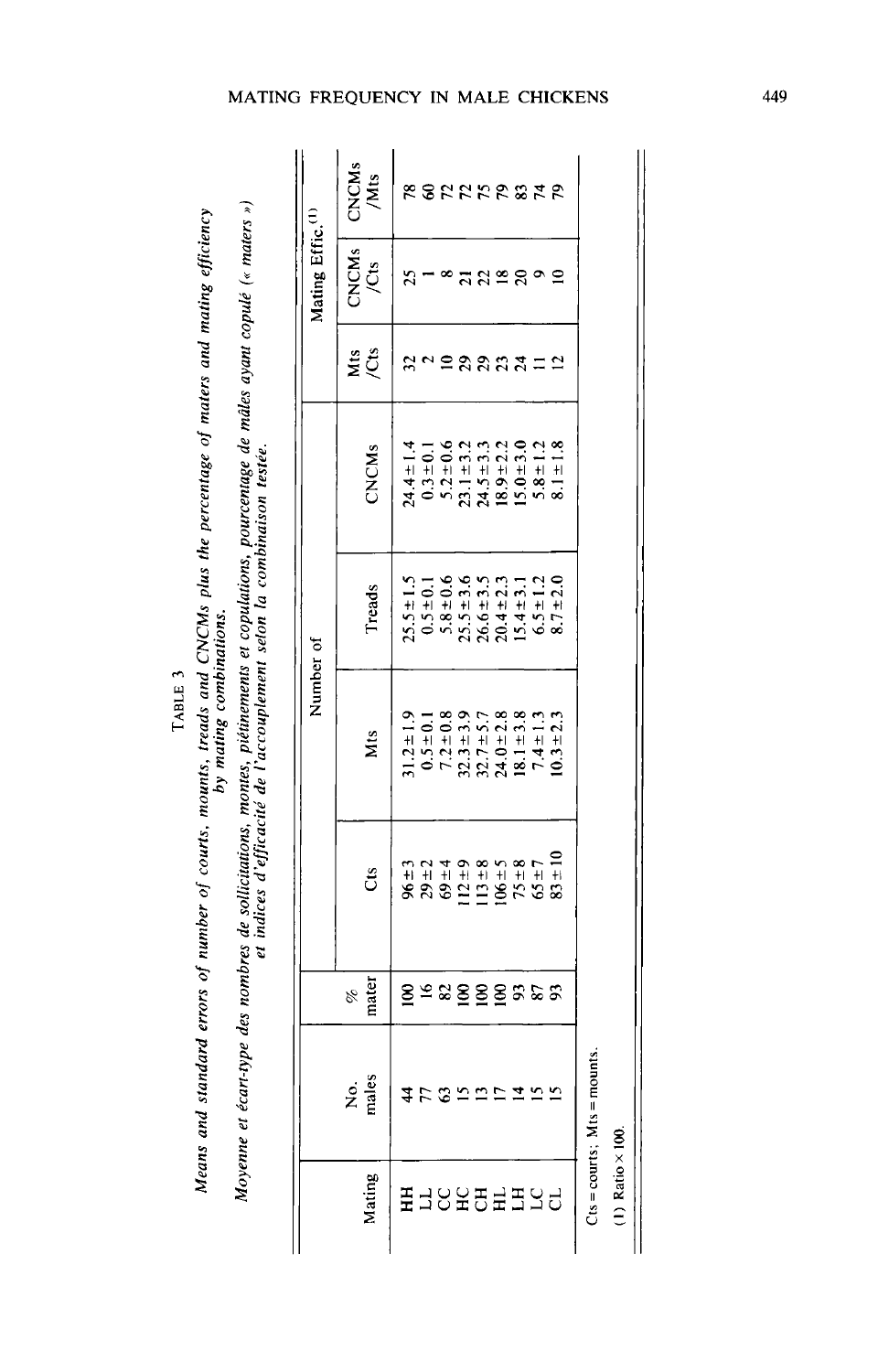| í<br>в |  |
|--------|--|
|        |  |
|        |  |
|        |  |
|        |  |

Effets d'hétérosis et d'asymétrie sur diverses caractéristiques. Percentage heterosis (1) and asymmetry for various traits.

|                                         |                        |            |             | Number of   |                     |             | Mating efficiency        |                          |
|-----------------------------------------|------------------------|------------|-------------|-------------|---------------------|-------------|--------------------------|--------------------------|
| Contrast<br>code                        | $\frac{\%}{\%}$ Maters | ĉŝ         | Mts         | Treads      | <b>CNCMs</b>        | Mis<br>/Cts | CNCMs<br>/Cts            | CNCMs<br>/Mts            |
| (nonadditivity)<br>$\frac{8}{1}$        | $\overline{a}$         | $36^{(+)}$ | $69^{(*)}$  | $66(*)$     | $61$ <sup>(*)</sup> | 38          | $\overline{\mathcal{E}}$ | $\mathbf 2$              |
| (nonadditivity)<br>$\ddot{\phantom{0}}$ | $66(*)$                | $45^{(*)}$ | $33^{(*)}$  | $38^{(*)}$  | $37^{(*)}$          | $38^{(*)}$  | $46^{(*)}$               | $\overline{\phantom{0}}$ |
| (nonadditivity)<br>$\approx$            | $84(*)$                | $51(*)$    | $130^{(*)}$ | $141^{(*)}$ | $153(*)$            | $75(*)$     | $11(*)$                  | $\tilde{=}$              |
| $($ nonadditivity $)$<br>$11$           | $\frac{8}{16}$         | $39(*)$    | $192^{(*)}$ | $209^{(*)}$ | $226(*)$            | $135^{(*)}$ | $138^{(*)}$              | $\overline{1}$           |
| (asymmetry and/or<br>nonadditivity)     | $-29^{(*)}$            | $-9(*)$    | $120^{(*)}$ | $124^{(*)}$ | $138^{(*)}$         | $70(*)$     | $66(*)$                  | न<br>।                   |
| $Cts = \text{counts}$ ; Mts = mounts.   |                        |            |             |             |                     |             |                          |                          |

(1) Estimated as percentage deviation of the first from the second combination in the contrast.

(\*) Contrast was significant ( $P \le 0.05$ ) based on SCHEFFE's analysis.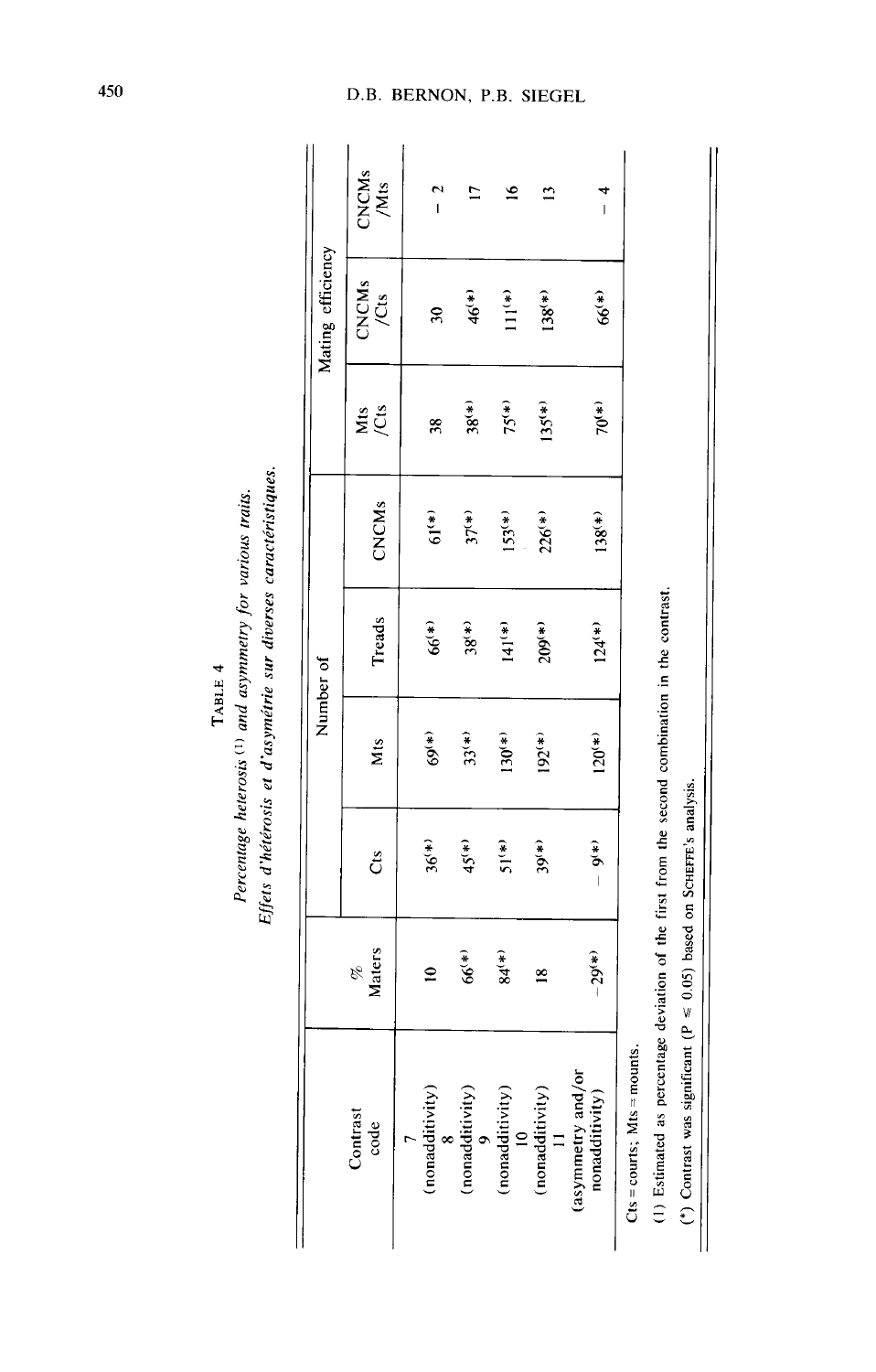may be attributed to the asymmetrical effect on the midline value of the large number of nonmating LL males. This effect was not observed in contrast 10, which involved a comparison of the control line to the reciprocal crosses of the selected lines and is consistent with the heterotic effect noted in contrasts 7, 8 and 9.

#### Courts, mounts, treads and CNCMs

Means and standard errors for number of courts, mounts, treads and CNCMs are presented by mating combinations in Table 3. Males from the HH line completed significantly more of these behaviors than those from the LL and CC lines, an observation consistent with that of DUNNINGTON  $\&$  SIEGEL (1983). This pattern existed regardless of whether or not nonmaters were included in the analyses. CC males completed significantly more courts, mounts, treads and CNCMs than LL males when all males were included in the analysis. When nonmaters were excluded from the analysis, however, the difference existed for courts only. The significant differences among lines for these behaviors is evidence of additive genetic variation since the selected lines had undergone individual phenotypic selection for CNCMs, with the CC all males were included in the analysis. When nonmaters were excluded from the analysis, however, the difference existed for courts only. The significant differences among lines for these behaviors is evidence of additive DUNNINGTON & SIEGEL, 1983).

No significant differences were noted between reciprocal crosses (contrasts 4, 5 and 6), regardless of whether or not nonmaters were included in the analyses, demonstrating a lack of maternal effects for these behaviors. The percentage of heterosis for courts, mounts, treads and CNCMs was significant in all comparisons (contrasts 7, 8, 9 and 10). This large effect (Table 4) shows that nonadditive genetic variation is important in the frequency of mating behavior.

When the midparent value of the selected lines was compared to that of the randombred base population (CC) by contrast 11, the CC line was significantly greater for courts and very much less for mounts, treads and CNCMs. This pattern existed whether or not nonmaters were included and supported the thesis that the response to selection for CNCMs is asymmetrical, perhaps due to unequal initial gene frequencies.

The results presented in this paper differ from those obtained in the  $S_{11}$  generation of this selection experiment (Coox et al., 1973), where the means of mating traits from crosses between the HH and LL lines were lower than their respective midparent values. Now, after an additional ten generations of selection, the progeny from crosses of the high and low lines and these parental lines with the control line exhibited<br>frequencies of mating behavior that were significantly larger than their midparent means.<br>This change may be the effect of modifications in frequencies of mating behavior that were significantly larger than their midparent means. This change may be the effect of modifications in the threshold for mating behavior in the selected lines. The larger values for the crosses is consistent with that observed in swine (NEELY & ROBISON, 1982), and suggest that a high threshold in the low line was overridden in the crosses by heterotic effects which allowed the expression of increased mating behavior. The evidence of a nonadditive genetic variation for increased mating frequency allows for speculation that genes for a low mating threshold are recessive to those for a higher threshold.

The completion of the mating act is based on a sequence of behaviors, and mating efficiency may be considered as the ratio of a behavior to those preceding it. Mating efficiency (Table 3) was significantly greater for males from the HH line than for those from LL and unselected control line (contrasts 1 and 2). This occurred whether or not nonmaters were included in the analysis. Only when nonmaters were included in the comparison was the mating efficiency of CC males significantly greater than that for LL males (contrast 3). There were no differences between reciprocal crosses (contrasts 4, 5 and 6), showing that maternal effects were unimportant for mating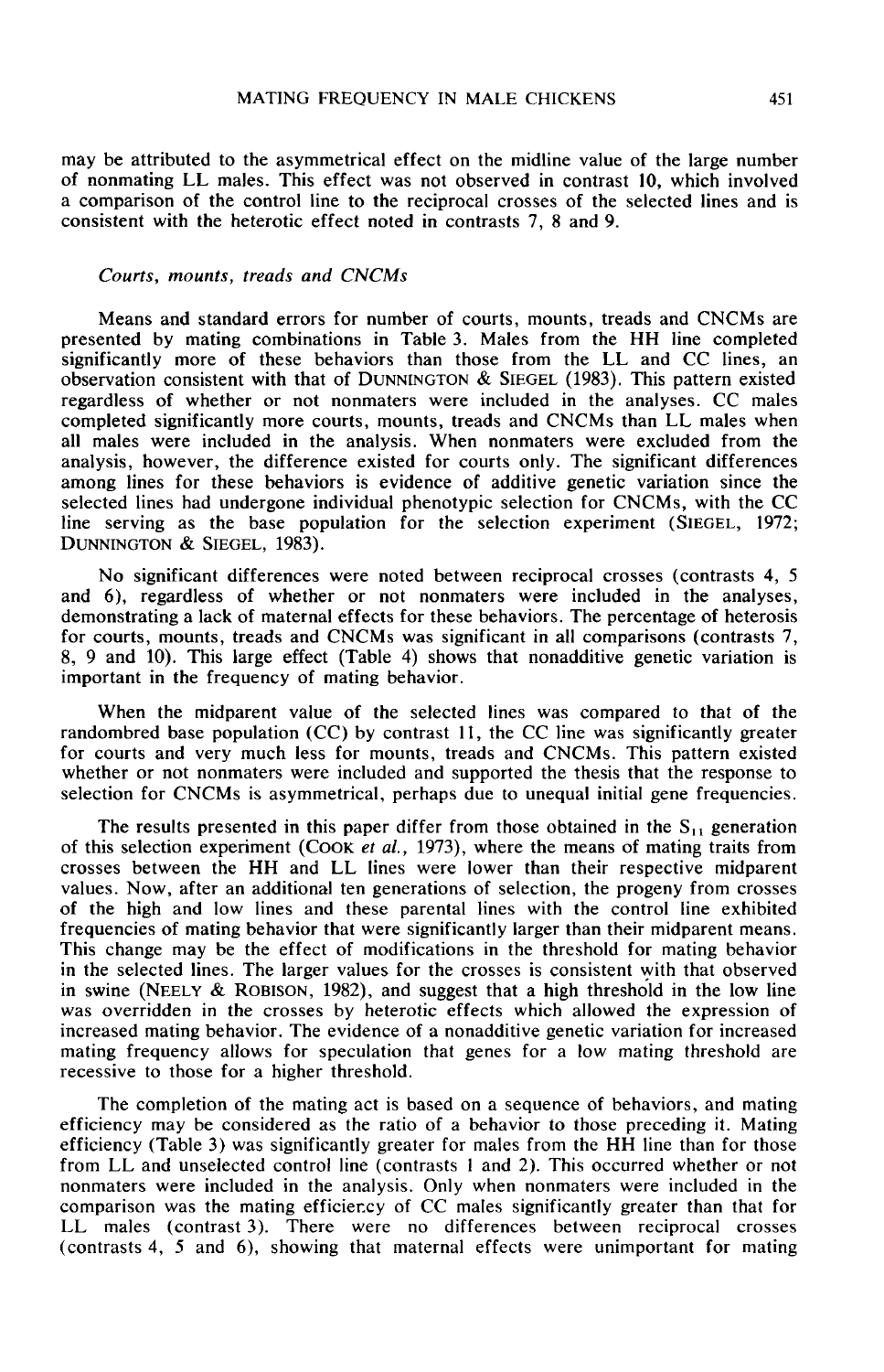efficiency. Considerable heterosis was noted for mounts to courts and CNCMs to courts in all contrasts measuring nonadditivity (Table 4), with all being significant except those involving contrast 7.

The significant positive differences in contrast I (HH-LL) and contrast 2 (HH-CC) and the significant negative difference in contrast 3 (LL-CC) indicate that the HH males carried courtship through to a completed mating more often than either LL or CC males. Furthermore, courting behavior resulted in a completed mating more often in CC than in LL males. When nonmaters were excluded from the calculations, however, no significant differences existed between CC and LL males indicating that some LL males did carry through on the complete mating sequence. It appears that once a mount occurs there is a high probability that the mating will be completed, regardless of the occurs there is a high probability that the mating will be completed, regardless of the population. This would explain the lack of heterosis for the ratio of CNCMs to mounts (Table 4) and the significant difference in rati (Table 4) and the significant difference in ratios where courts were the denominator. Since courting initially occurs as an aggressive act and then switches to a sexual one (SIEGEL, 1959; KRUIJT, 1966), one would expect genetic differences among populations for the incidence of this switching.

The results presented here indicate that the threshold for low mating frequency has been lowered or overridden by genes for high mating frequency in the high mating line. A possible mechanism for this is an increase in the heterotic expression of genes affecting high mating frequency after the neural threshold has been attained. If these genes result in an increase in the proportion of courts that turn from aggressive to sexual behavior, the increase of CNCMs which occured in the crosses would be expected.

Whereas behavioral differences were found between the selected lines and crosses, there were no significant differences in plasma testosterone levels. Also, correlations between circulating testosterone and the behaviors were low. This implies that the behavioral differences noted here were due to differences in brain activity control that occur at normal physiological levels of testosterone or its metabolites.

## IV. Conclusion

The results of this experiment demonstrate heritable effects on the sexual behavior of male chickens. These effects include additive genetic variation as evidenced by the large differences among populations that had undergone individual phenotypic selection for frequency of completed matings. The importance of nonadditive genetic variation was shown by the large heterotic, effects when crossline progeny were compared to their parental populations. No evidence was obtained to suggest that any of the traits measured were influenced by maternal effects.

#### Acknowledgement

This research was supported, in part, by NSF Grant BNS 78-24493.

Received January 1, 1983. Accepted April 29, 1983.